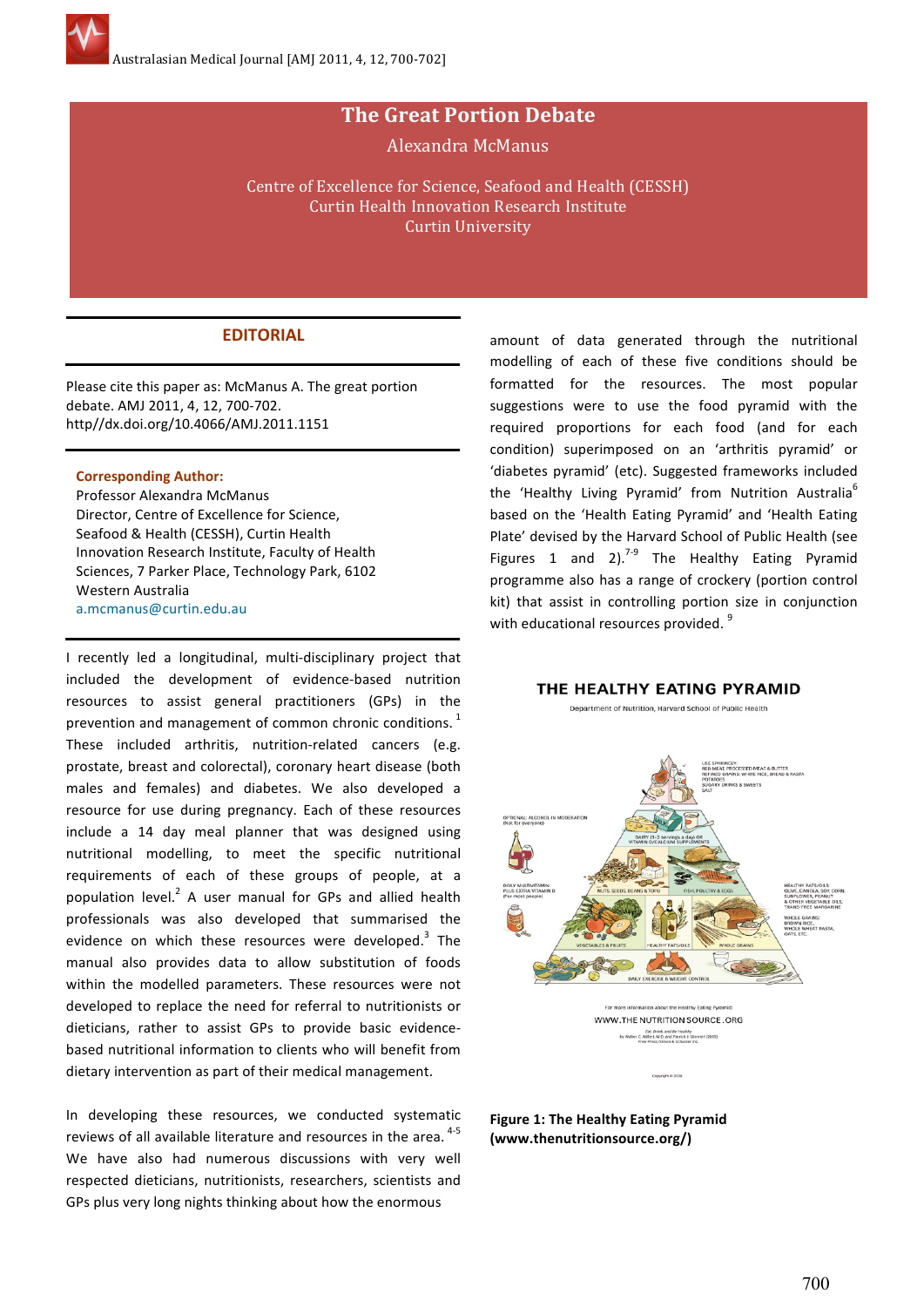



I am sure many of you have had similar debates. Time and time again, the words 'pyramid', 'plate' and 'portion size' meander through these debates. Conversations usually centre around which 'pyramid' or 'plate' should be used, what format they should be delivered in and what works best in practice. Inevitably the conversation comes around to the hotly debated issue of 'portion size' and how to reverse the trend of ever growing portion sizes, particularly over the past decade which has been a major factor in the current overweight and obesity epidemic.<sup>11</sup> Steenhuis and Vermeer (2009) conducted a review of studies that focused on portion size and energy intake. The review found that portion size had increased dramatically over the past two decades in most of the developed world by around 30% and that these increases were mainly associated with highly processed, energy dense foods. $^{11}$  The review also found that few interventions had successfully addressed portion size at the individual level, rather most focused on changing the physical environment (with little success). There was a paucity of evidence around how to effectively target portion size at a population or subpopulation level and that research in this area was urgently needed in an effort to reverse the current escalating obesogenic environment worldwide.<sup>11</sup>

Where does this leave us? Many health professionals are faced with trying to address over-nutrition on a daily basis. Portion size is a good place to start but what does a portion mean to your 'average client'? (What is average client? – a debate for another day!). I thought about my family. Our heights range from 5'2" to 6"; weights from 55kg to 100kg; males and females; young and (not so) old; office workers through to very physically active trades; easy to please that will eat anything put in front of them through to a strict vegetarian that needs to still recognise all the food on the

plate after cooking. I thought about what 'portion size' means to them (and to me as the domestic goddess in our household). I want to provide meals that met the nutritional needs of my family that are easy to prepare and affordably within the family budget. This information was at the forefront of my mind as we sought to develop this series of resources that we knew could be of great assistance to GPs. Infinitely most importantly, was the need to get the format right so people would actually use them.

The research team developing these resources had extensive experience in translating complex scientific and research data into user friendly formats for specific target groups so the communication side of things was well covered. Still the debate raged. So what of the portion sizes? In the GP resources developed<sup>6</sup> the portion sizes are quantified as they were developed for the management of specific chronic conditions and also for optimal nutrition during pregnancy. However this does not solve the problem beyond the needs of these five specific sub-populations.

We did reach some consensus on the great 'portion size' debate and that is that we need to wade through the masses of information, evidence and resources that we are constantly bombarded with and take a stance that can be justified. After all, that is part of our core business as health professionals.

So here is my two pence worth. After spending the last three years leading a team researching all published nutrition-related evidence, information and resources that are available to health professionals in Australia, my personal philosophy is clear. I use 'palm portions'. What can fit comfortably (not heaped, overflowing, or compressed – fingers outstretched with no food touching the fingers) onto the cupped palm of an individual is their personal portion size. Some may say it is a crude measure however I would say to them, try it and see if it works with clients. It is a simple, easy measure that is easy to understand and accounts for the different shapes and sizes of our client population. Of course we need to add caveats about the types of foods recommended but it does work well in practice. For example, it helps to solve the problem of the 'five servings of vegetables' that are commonly seen as three beans, five peas, two mushrooms, a heap of mashed potatoes and parsley to garnish.!

It is clear that we need to urgently conduct interventions in the 'physical, economic, political and socio-cultural environments<sup> $11$ </sup> that provide evidence on how health